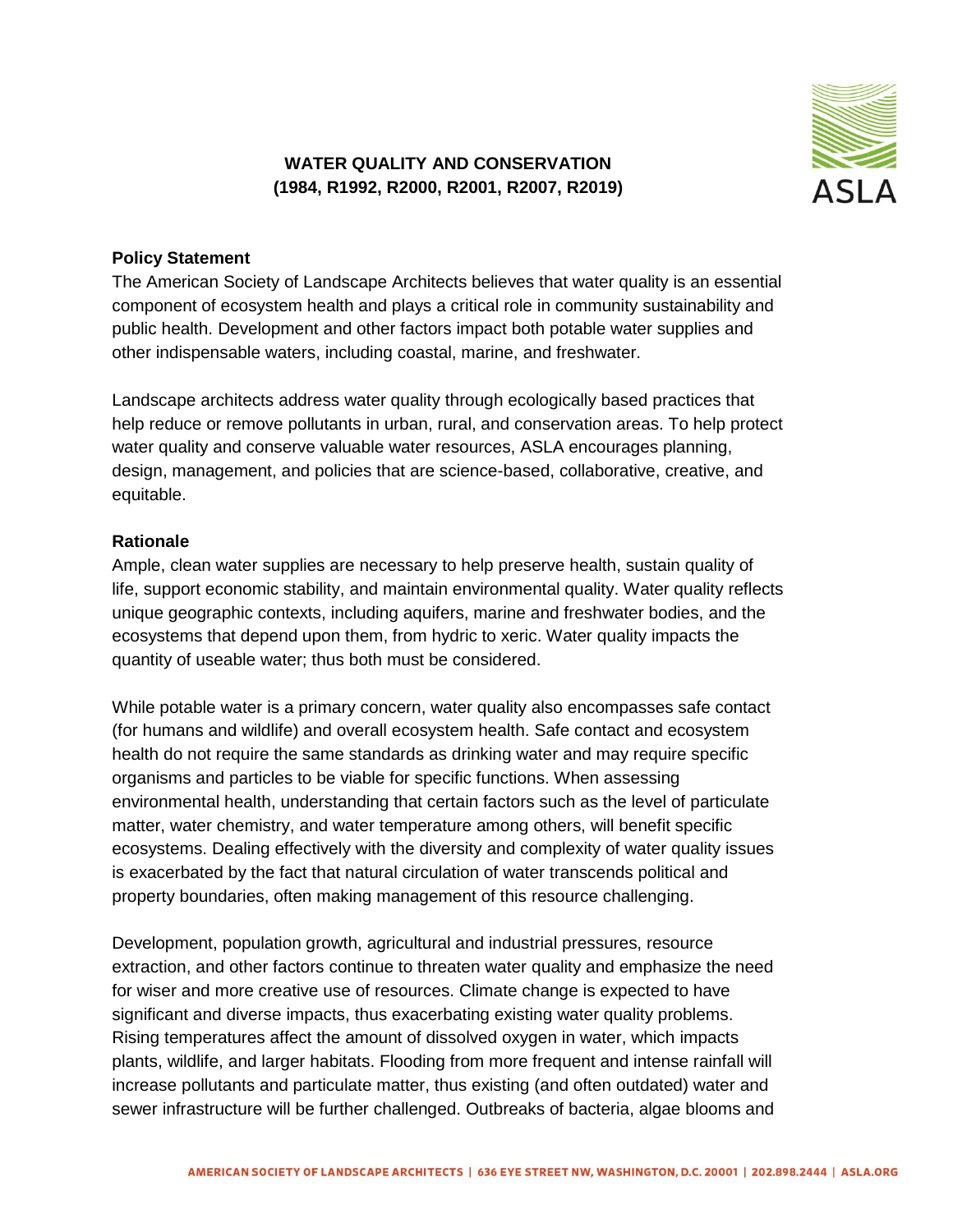

chemical toxins will increase due to nutrients and other pollutants. Ranges of climatesensitive diseases will change, and some vector and water borne diseases will increase. Droughts will stress water quality as well as quantity. Sea level rise will threaten existing ecosystems and impact freshwater supplies through salinization.

Water supplies continue to be degraded for a number of reasons: waterways are used as dumping grounds for wastes, fossil water reserves continue to be drawn down, wetlands are drained and filled, rivers are channelized, the building over of streams and in floodplains increases downstream flooding and lessens infiltration, and obsolete water infrastructure has increased "non-point" pollution. In addition, water continues to be wasted by the unnecessary selection, use, and poor maintenance of inappropriate plant material and inefficient irrigation technology. Impervious surfaces caused by development increase volumes and rates of storm flows, carry pollutants into streams, prevent groundwater recharge, reduce stream base flows, and impact water temperatures. The channels, dams, and reservoirs built to mitigate these effects have further disrupted the functions of natural ecosystems.

While the US has had successes in protecting water quality, EPA research has found "[s]tates report that nonpoint source pollution is the leading remaining cause of water quality problems."<sup>i</sup> Landscape architects are uniquely positioned to deal with non-point source (NPS) pollution -- human and natural pollutants picked up by water from rain and snowmelt. Historically, one of the key characteristics defining the profession of landscape architecture has been stormwater management that protects and enhances water quality and quantity, while providing multiple additional functions and ecosystem services. Landscape architects have been in the forefront of developing innovative practices based on natural systems that promote sustainability and resiliency in our urban and natural environments.

Landscape Architects help protect water quality by directly addressing many of the factors affecting water resources. By incorporating green infrastructure and other stormwater management practices into their projects, they help reduce the movement of pollutants and other debris offsite and help infiltrate stormwater on-site, thus benefiting both flora and fauna; they promote and incorporate the use of greywater systems and other water capture measures to help reduce the need for external water sources; their designs help restore ecosystem health and resiliency through the appropriate use of native and climate-appropriate vegetation; they utilize appropriate irrigation and other landscape management technologies to reduce dependence on critical resources; their approach to multi-functional, multi-purpose design solutions allow for less destructive human interaction with the environment.